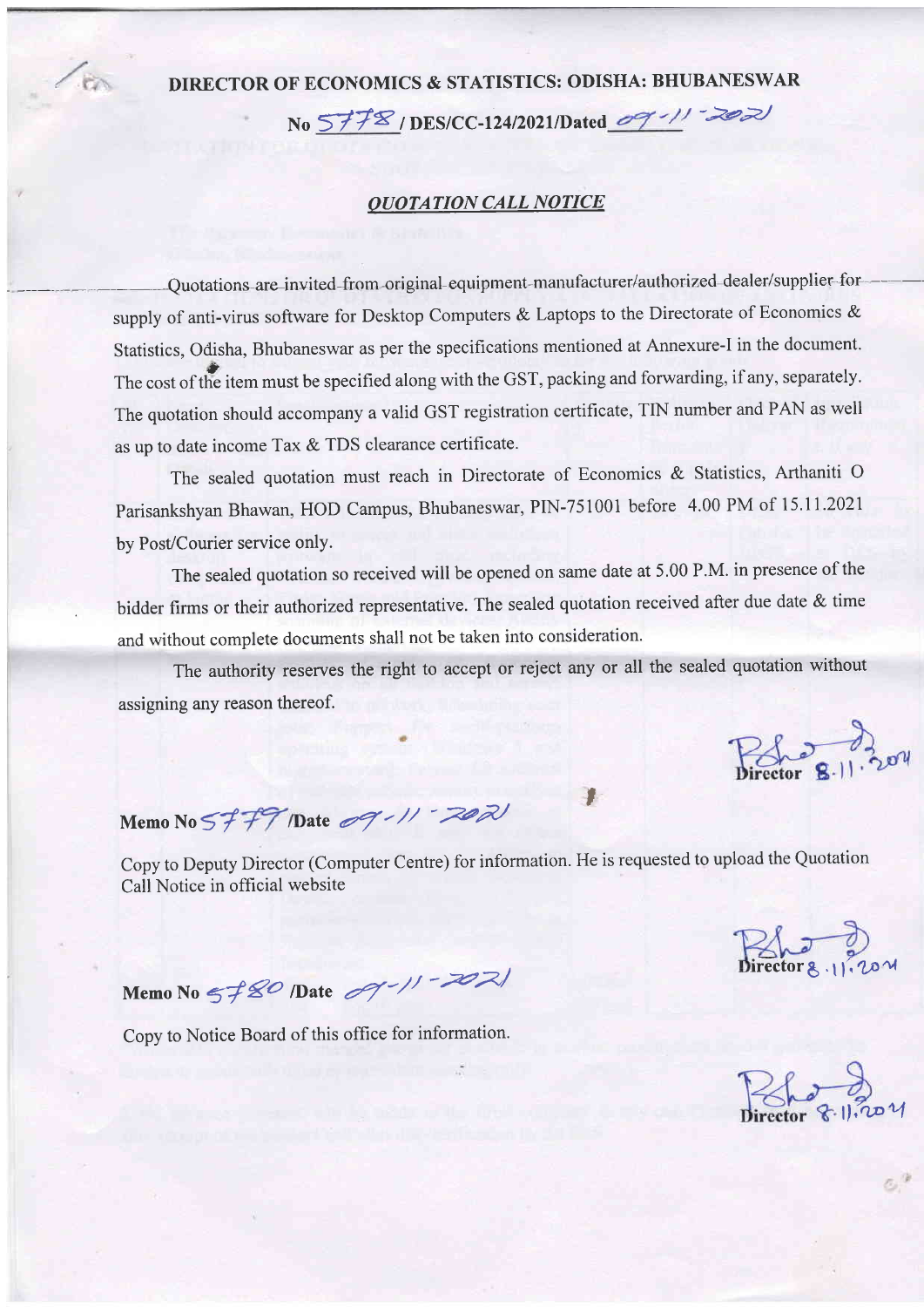#### **TENDER DOCUMENT**

## **INVITATION FOR QUOTATIONS FOR SUPPLY OF GOODS UNDER NATTONAI, SHOPPING PROCEDURES**

#### **To**

## **The Director, Economics** & **Statistics Odisha, Bhubaneswar**

## **Sub: INVITATION FOR QUOTATION FOR SUPPLY** & **INSTALLATION OF ANTI-VIRUS I** - **SOFTWARE**

**0**  1. You are invited to submit your most competitive quotation for the following goods.

| Sl.<br>No.   | <b>Brief</b><br>Description<br>the<br>of<br>Goods              | Specifications*                                                                                                                                                                                                                                                                                                                                                                                                                                                                                                                                                                                                                                                                                                                                                                                                                                                | Quantit<br>y | Delivery<br>Period<br>from date<br>of supply<br>order | Place of<br>Deliver<br>y       | Installation<br>Requiremen<br>t, if any               |
|--------------|----------------------------------------------------------------|----------------------------------------------------------------------------------------------------------------------------------------------------------------------------------------------------------------------------------------------------------------------------------------------------------------------------------------------------------------------------------------------------------------------------------------------------------------------------------------------------------------------------------------------------------------------------------------------------------------------------------------------------------------------------------------------------------------------------------------------------------------------------------------------------------------------------------------------------------------|--------------|-------------------------------------------------------|--------------------------------|-------------------------------------------------------|
| $\mathbf{1}$ | Anti-virus<br>software for<br>desktop<br>computers<br>& laptop | Total solution with features such as<br>ability to detect and block malicious<br>software in real time, including<br>viruses, worms, spyware, adware,<br>Trojan horses and Root kit; Automatic<br>scanning of external devices; Ability<br>to scan compressed files of any<br>Capable of<br>deploying<br>formats;<br>antivirus on all desktop and servers<br>attached to network; Scheduling scan<br>jobs; Support for multi-platform<br>operating system (Windows 7 and<br>higher version); Feature for rollback<br>of malware actions; Ability to analyze<br>site address & block access to<br>dangerous sites & scan the object<br>downloaded over HTTP; Ability to<br>protect threats on e-mail messages;<br>Device control module; Temper<br>protection feature; HIPS module &<br>Network Admission Control (NAC)<br>features etc.<br>For 50 users<br>(i) | 1(One)       | 15 days                                               | DES,<br>Odisha,<br><b>BBSR</b> | 50 No.s to<br>be installed<br>at DES by<br>the Vendor |
|              |                                                                | For 10 users<br>(ii)                                                                                                                                                                                                                                                                                                                                                                                                                                                                                                                                                                                                                                                                                                                                                                                                                                           | 1(One)       |                                                       |                                |                                                       |

\*Where BIS certification marked goods are available in market, procurement should generally be limited to goods with those or equivalent marking only.

2. No advance payment will be made to the firm/ company in any case. Payment shall be made after receipt of the product and after due-verification by the DES

**,i**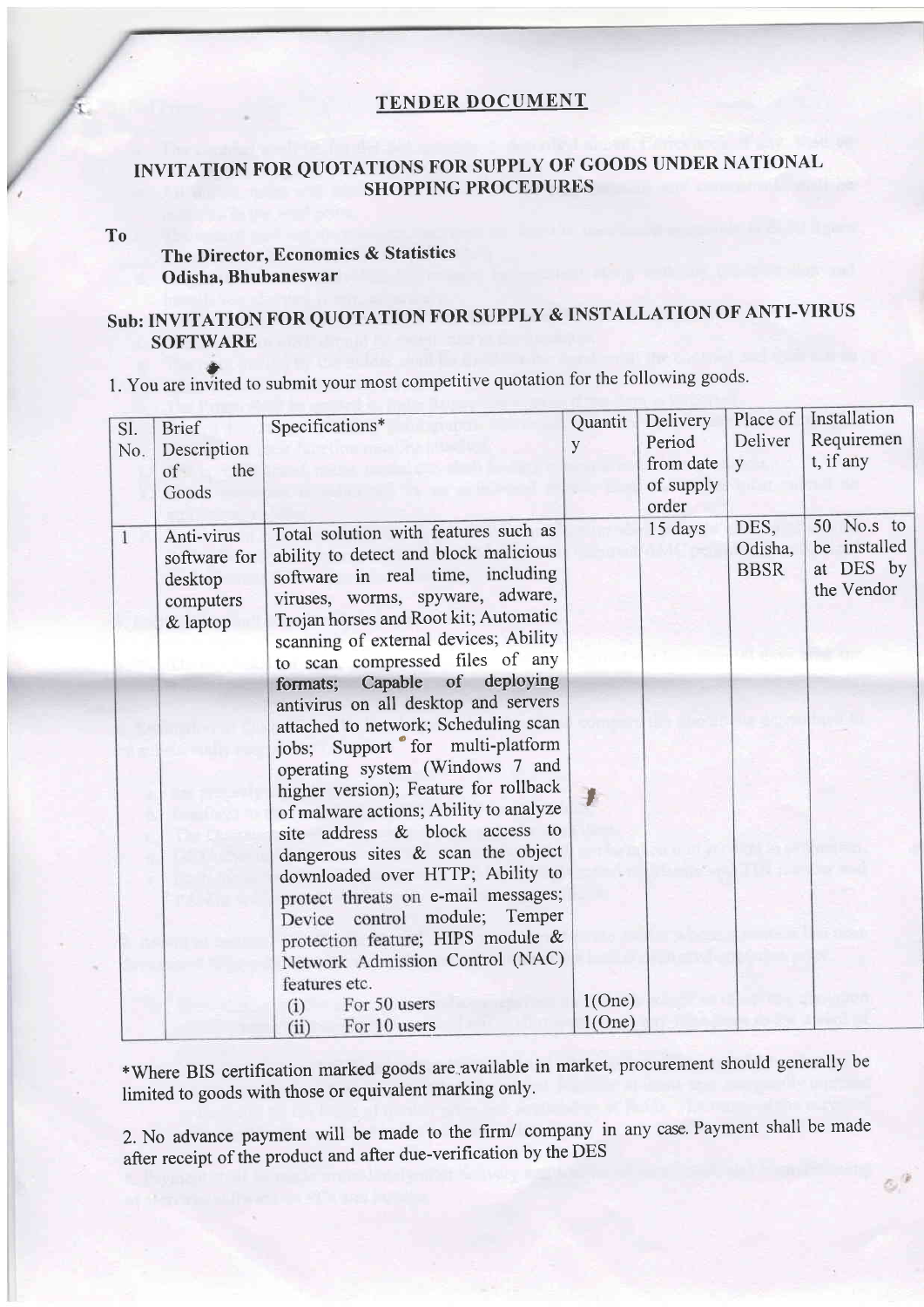- 3. Bid Price:
	- a. The contract shall be for the full quantity as described above. Corrections, if any, shall be made by crossing out, initialing, dating and re writing.
	- b. All duties, taxes and other levies payable on the raw materials and components shall be included in the total price.
	- c. The cost of packing, forwarding, insurance etc. must be mentioned separately in exact figure (it should not be mentioned "as applicable")
	- d. The costs of each individual items must be specified along with the transportation and installation charges, if any, separately.
	- e. GST and other taxes in connection with the sale shall be shown separately.
	- f. The amount of GST should be mentioned in the quotation.
	- g. The rates quoted by the bidder shall be fixed for the duration of the contract and shall not be subject to adjustment on any account.
	- h. The Prices shall be quoted in India Rupees only, even if the item is imported.
	- i. Printed literature indicating photographs and detail technical specification, working CD, manual and their function must be attached.
	- j. The specific brand, make, model etc. shall be clearly mentioned in the quotation.
	- External or authorization is submitted by an authorized dealer, then, the dealer must submit an authorization letter.
	- 1. Letter from manufacturer indicating that the manufacturer shall provide after sales service luring Warranty/Comprehensive Annual Maintenance Contract/AMC period if the authorized<br>lealer/bidder fails to provide same.

4. Each bidder shall submit only one quotation.

*5.* Validity of Quotation : Quotation shall remain valid for a period not less than 90 days after the deadline date specified for submission.

6. Evaluation of Quotations The Purchaser will evaluate and compare the quotations determined to be substantially responsive i.e. which **<sup>a</sup>**

- a. are properly signed; and
- b. Conform to the terms and conditions, and specifications.
- c. The Quotation would be evaluated separately for each item.
- d. GST/other taxes in connection with sale of goods shall not be taken into account in evaluation.
- e. Each quotation should accompany a valid GST registration certificate and TIN number and PAN as well as up to date income tax clearance certificate.

7. Award of contract The Purchaser will award the contract to the bidder whose quotation has been determined to be substantially responsive and who offered the lowest evaluated quotation price.

- a. Notwithstanding the above, the Purchaser reserves the right to accept or reject any quotation and to cancel the bidding process and reject all quotations at any time prior to the award of contract.
- b. The bidder whose bid is accepted will be notified of the award of contract by the Purchaser prior to expiration of the quotation validity period. Number of items may marginally increase or decrease on the basis of quoted price and availability of funds. The terms of the accepted offer shall be incorporated in the purchase order.

8. Payment shall be made immediately after delivery and successful installation and commissioning of antivirus software on PCs and laptops.

 $\sigma^*$